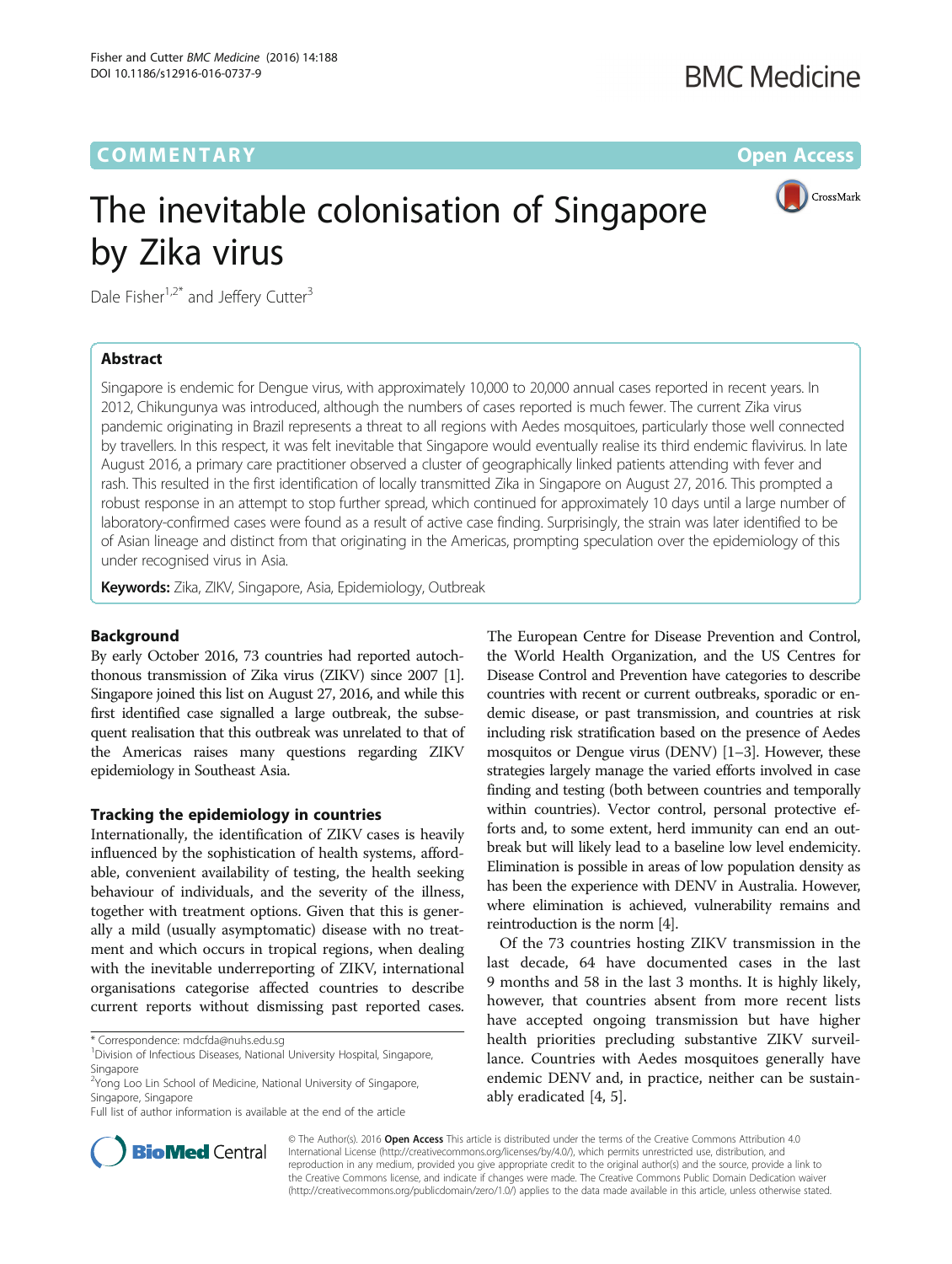The risk of ZIKV introduction to Singapore and the likelihood of it becoming endemic has been well recognized locally for some years. Dengue is endemic in Singapore, with disease predominantly in adults. Recent outbreaks have resulted in over 10,000 notified cases per year, including a peak of 22,170 cases in 2013. This is despite highly successful vector control programmes legislated since 1966 [[6](#page-2-0)]. This paradoxical outcome is believed to be due to decreased childhood exposure and therefore a lack of immunity in adulthood when exposure is more likely to have a symptomatic presentation.

Combining this setting, apt for a new mosquito-borne flavivirus, with Singapore's global connectedness of approximately 15 million tourists per year, the issue was 'when', rather than 'if', Singapore would join the list of ZIKV affected countries [\[7](#page-2-0)]. However, the expectation was that it would be the strain originating in the Americas, which is central to the current international spread.

## ZIKV surveillance in Singapore

In an effort to identify the apparently inevitable introduction, Singapore had undertaken regular routine surveillance for ZIKV since 2014 after the outbreak in French Polynesia in 2013 [\[8\]](#page-2-0). Samples negative for DENV diagnostic testing were used for ZIKV surveillance. This surveillance was scaled up significantly after reports in January 2016 describing the large ZIKV outbreak in Brazil and its possible association with microcephaly.

Ministry of Health advisories alerted doctors to test travellers from ZIKV-affected areas with compatible symptoms. All blood samples were tested at the National Public Health Laboratory using RT-PCR. Furthermore, public travel advisories gave information about avoiding ZIKV infection and also presenting early if symptoms were present on return.

### Managing the first cases

In May 2016, a Singapore resident returning from Brazil became the first (imported) confirmed case prompting containment efforts. Vector control operations around his residence were intensified for a week. Doctors were asked to refer patients with compatible symptoms and an epidemiological link to the area. The man was isolated in hospital until he was no longer viraemic and no further cases were detected.

The first case of local transmission of ZIKV was reported on August 27, 2016, and this time prompted enhanced containment efforts comprising screening of those living or working around confirmed cases, referral of suspect cases to hospitals for ZIKV testing, isolation of viraemic cases, and intensive vector control. Over 200 positive diagnoses were made in the first week, including over 50 diagnoses from retrospective testing of patients with recent symptoms. After 2 weeks, over 300 cases had been identified. Clearly, the 'first case' was not the index: other clusters geographically separate in Singapore were found and containment involving isolation of cases was discontinued after 10 days. Intensive vector control around clusters of cases continued, including community engagement to prevent mosquito breeding.

Going forward, clinical management involving ZIKV has been prioritized to symptomatic pregnant women, with testing fully subsidized. A national expert advisory group has provided guidelines for the clinical management of ZIKV infection in pregnancy. Surveillance has been enhanced via selected primary care clinics and tests on DENV-negative serum will continue as previously.

#### Why an outbreak of the Asian lineage now?

It is not clear why this outbreak occurred. The case in May (a traveller from Brazil) carried the strain that is part of the world pandemic. However, the August outbreak strain is a distinctly different Asian lineage circulating since the 1960s [\[9](#page-2-0)].

It is quite possible that ZIKV has been circulating for decades in Asia, and even in Singapore, but the absence of specific tests for antibodies denies the possibility of a seroprevalence study. In fact, the major issue in defining such a test (or therapeutic) is cross reactivity with other flaviruses, particularly DENV [\[10\]](#page-2-0). Indeed, some of the cases over the years diagnosed serologically as a DENV infection could have been ZIKV.

Whether or not there is a baseline low level of ZIKV in Singapore does not replace the fact that this was an outbreak starting at least some generations prior to August 27; this may have been a chance occurrence or it may be a result of ongoing urbanization across Asia, with adaptation by Aedes species of mosquito and possibly evolution of the ZIKV genotype, behaving similarly, both virologically and epidemiologically, to Chikungunya and DENV [[11\]](#page-2-0).

#### Conclusion

In Singapore, more than 1 month after the reporting of the first confirmed locally acquired case and after the laboratory confirmation of over 400 cases, case numbers have dropped to below 10 per week. The public and the medical community have accepted the inevitability of the disease, but because of its mild (usually asymptomatic) nature, understanding what happened and tracking the epidemiology of ZIKV will be a challenge. This would be acceptable if not for the potential impact on the unborn and occasional neurological sequelae in adults. ZIKV will likely persist in Singapore and cause occasional outbreaks and new strains will periodically be introduced. Understanding the molecular epidemiology and the clinical impact, establishing specific antibody tests and multiplex PCRs, and striving for treatments, particularly vaccines, all form part of the international research agenda [[12\]](#page-2-0). The current response capacity to counter ZIKV is limited to